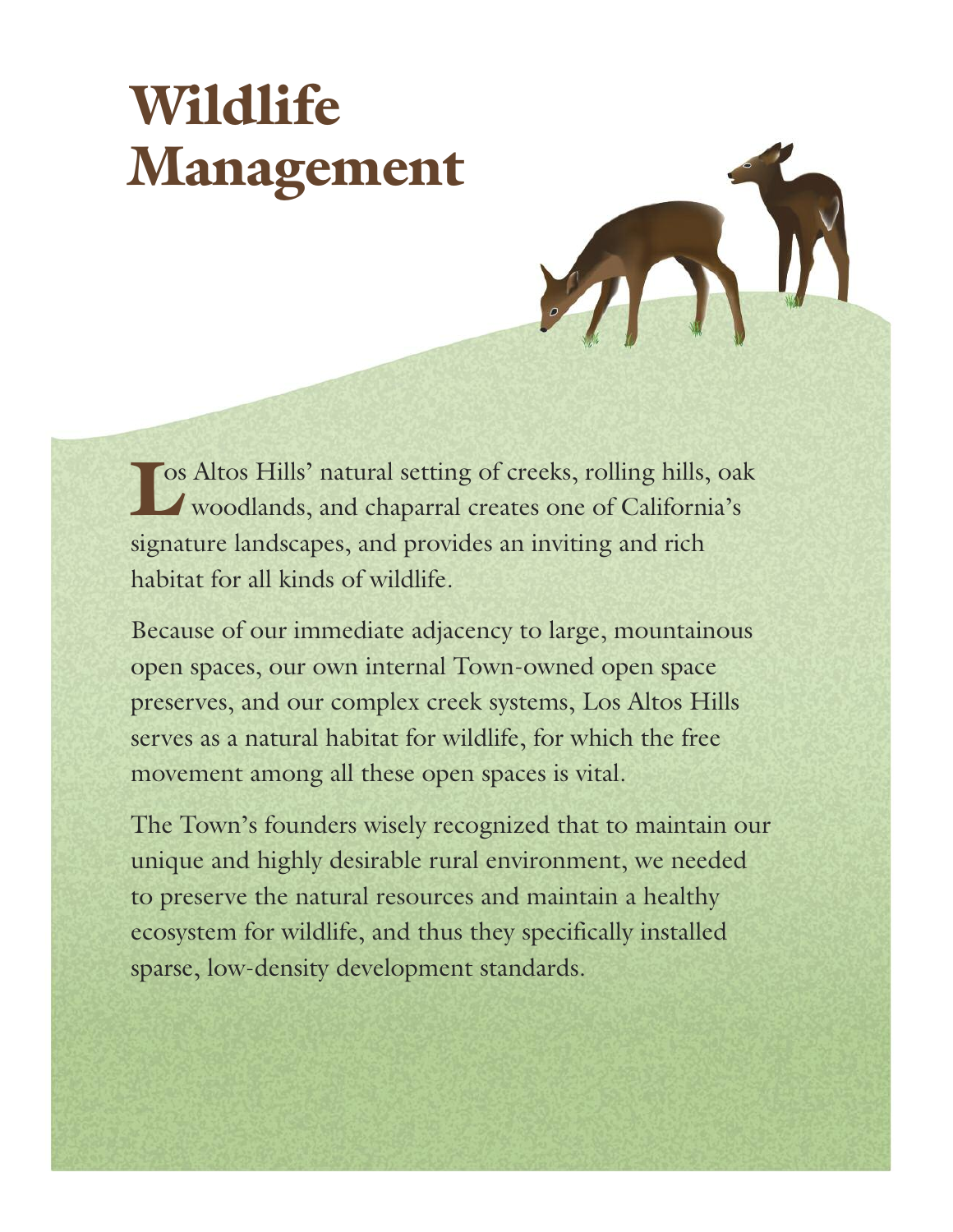# **Wildlife Management in Los Altos Hills**

The active ecology of Los Altos Hills provides an increasingly rare and valuable opportunity for people to engage and appreciate nature on a daily basis, and this includes encounters with its wildlife. To an overwhelming degree, LAH residents value this. In a survey on fencing conducted among LAH residents in 2011, 89% of participants reported that "our rural environment and the protection of wildlife" in the Town is important to them.

However, new residents sometimes perceive wildlife differently: as pests, disease carriers, or threats to their safety; they would prefer that wildlife be eliminated or discouraged from living in the Town. This view contradicts both the Town's principles as well as the position of our state and federal government, which holds that wildlife is a resource held in public trust for the benefit of all citizens.<sup>1,3</sup>

Thus, the Town has an obligation to promote public awareness of the importance of wildlife conservation, and to educate its residents on how our development standards address both public safety and the conservation of wildlife habitat.

#### **Wildlife Habitat and Corridors**

Wildlife require food, shelter, water, and space to survive, reproduce and maintain healthy populations. Landscape areas that provide the resources and environmental conditions that sustain a species (e.g., vegetation type, water, cover) are called "habitat."

However, "*habitat*" is not just about specific locations that animals like: it encompasses the connected *network* of all these locations. While many smaller animals may never move more than a few hundred yards from their birthplace, many larger species must move far and repeatedly to survive.<sup>2</sup> Coyotes, fox, and deer must move over substantial distances to access food, water, shelter, and mates. This movement enables local and regional migration, colonization, and interbreeding of plants and animals. Thus, to preserve wildlife requires not just maintaining areas with natural resources, but also maintaining *access to, and connectivity between*, these areas. These routes between areas for wildlife to move through are called *wildlife corridors*.

It is important to understand that a wildlife corridor is not just a trail. Though the word "corridor" brings

to mind a constrained narrow pathway, this concept incorporates all migratory routes that animals move through, no matter how broad and open the terrain. Wildlife corridors often follow stream corridors, which are usually well-defined, but corridors may just as well include large meadows, grasslands, and fields, with no discernible single track.

The challenge in managing residential development here is to be aware of the impacts we have on wildlife habitat, including the corridors. In this effort, both people and animals share the same goal: to minimize conflict between animals and humans. As much as possible wildlife should flow *around*, rather than through, developed human areas (i.e. backyards, driveways). Most importantly, wildlife should be kept away from roads, as this is dangerous to humans and animals alike.

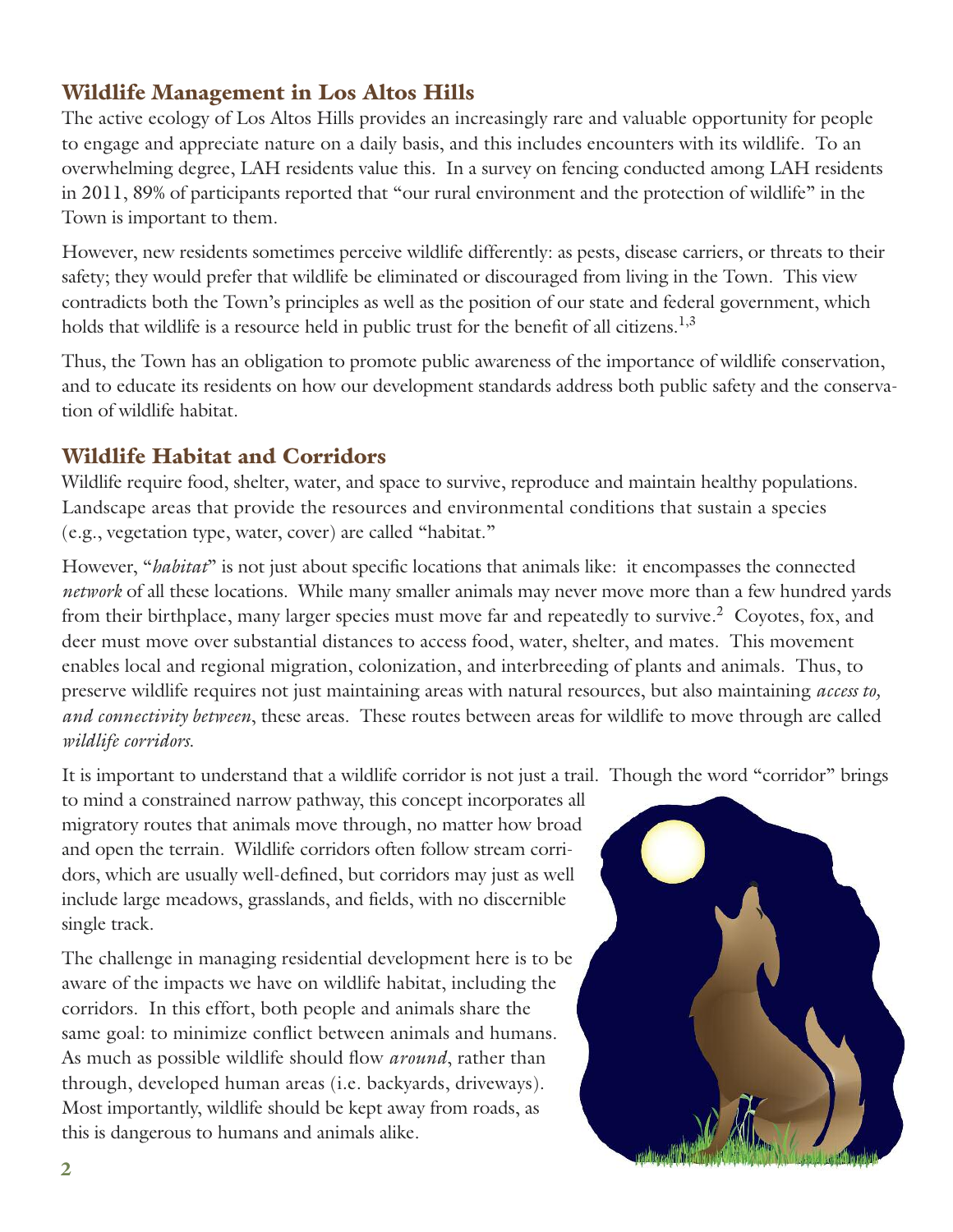# **Habitat Fragmentation**

Over time, the ability to maintain this "habitat network" for local wildlife is being gradually and continually eroded. This has potentially serious effects on both our natural environment and our public safety.

New subdivisions, residences, and barrier fences can result in the breaking up of large blocks of habitat into smaller, disconnected, isolated pieces. This *habitat fragmentation* is one of the greatest threats

to wildlife. Fragmentation reduces the area and the quality of habitat available to sustain healthy native wildlife populations; it prevents animals from moving between the remaining patches of habitat to access food, shelter, mates, and other resources.

Fragmentation and loss of habitat are the main reason for the increased rates of animal extinction seen in recent decades. Blocked corridors can lead to loss of predator

**Fragmentation reduces the amount of and access to habitats needed to meet species' requirements, thereby lowering the number of individuals of a given species that can be supported, reducing population sizes and increasing the likelihood of local extinctions.**

*—Wildlife Crossings: Providing safe passage for urban wildlife. Oregon Metro, 2009 www.oregonmetro.gov*

species and cause a cascading change in species composition in an area. Loss of predators can lead to over-abundant smaller mammals (e.g., raccoons, rabbits, squirrels, rats and mice), which impacts songbirds through nest predation, which in turn impacts seed dispersal and control of insect populations.



When established wildlife corridors are blocked, deer and other

animals are forced to alter their customary routes and may be channeled towards non-fenced residences, into backyards, and onto roadways. Deer can panic and kill themselves if they become trapped in a fenced area. As new fences and other structures are added, wildlife that has been accustomed to moving through an area is forced to find ways around or through the new barriers, increasing the likelihood of negative interactions with humans, whether it's an animal digging a new den under your deck, or a deer jumping in front of your car as it tries to cross a roadway.

An accumulation of seemingly innocuous structures can significantly alter wildlife movement through the Town. Unless movement corridors are planned for and protected in advance of future development, this fragmentation will continue. Unfortunately, the obstructions are often permanent and can be reversed only through expensive restoration projects.

Like other towns in the area, Los Altos Hills tries proactively to plan for wildlife habitat areas and corridors, and to provide habitat connectivity in order to prevent catastrophic fragmentation.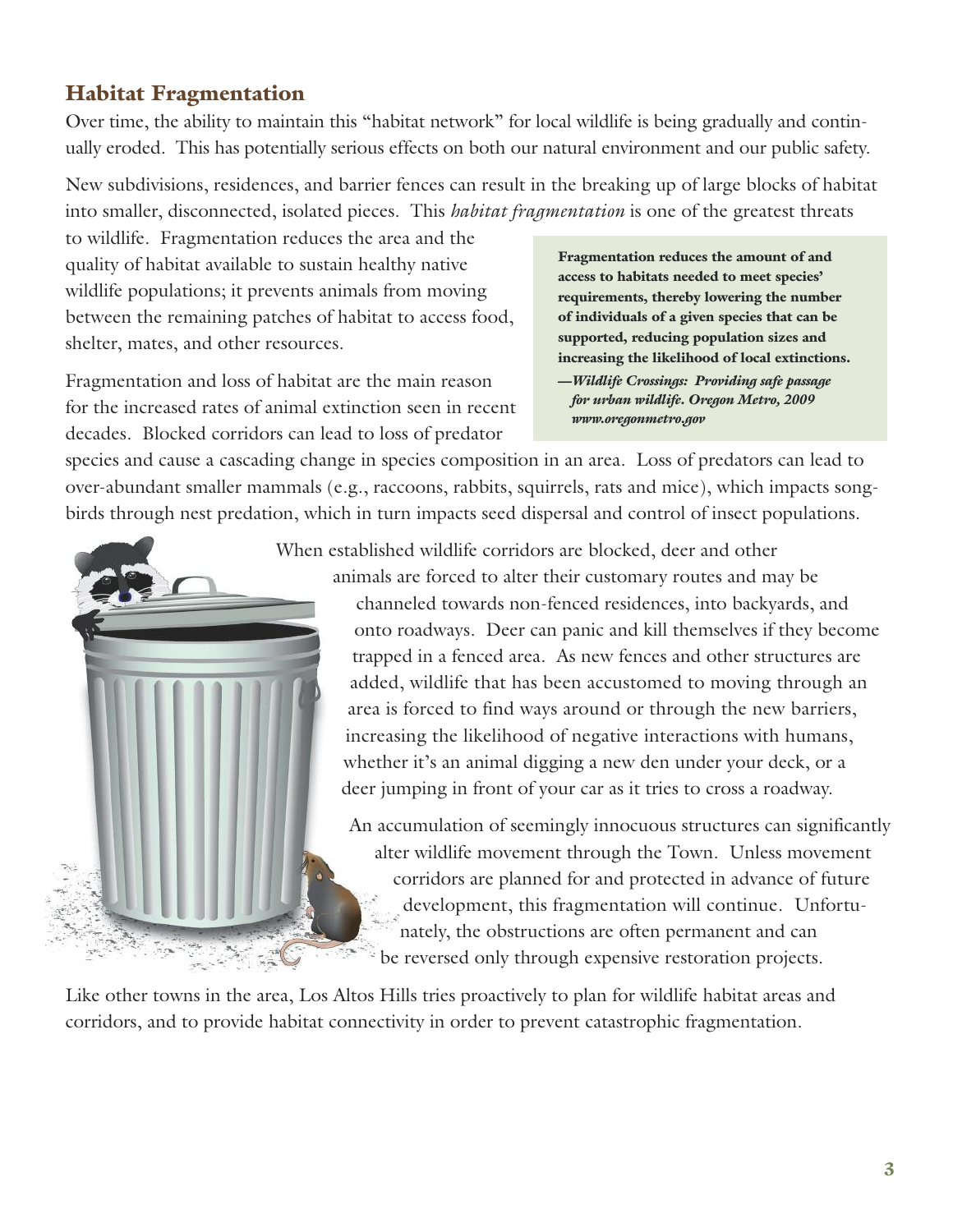# **Our Legal Responsibility for Wildlife Habitat**

State and federal law requires the Town to conserve and manage our local wildlife in the same way we conserve and manage other natural resources such as water and air.<sup>3,4</sup> We are obligated by law to take steps to prevent undue negative impacts of development on wildlife habitat and movement corridors.

**Local:** As required by the State, two Elements of the Los Altos Hills General Plan— Conservation and Open Space and Recreation—direct the Town to consider and

**There is a need for planning to provide for effective protection and conservation of the town's wildlife heritage, while continuing to allow appropriate development and land use.**

**Planning for natural movement of wildlife can help to avoid, minimize and compensate for serious negative impacts on wildlife and humans. Areas that link wildlife habitat have become vital because native animals such as deer, fox, bobcat, and coyote are prevented by roads, fences, homes, and other development from moving**

**freely as they once did.** *—LAH General Plan: Conservation Element*

*(p 6)*

**Maintain and enhance the integrity of wildlife habitat**

- **• Continue to require open space easements along creeks and riparian corridors.**
- **• Inventory wildlife habitat areas and the suite of animals in those areas.**
- **• Assess the potential for development patterns to fragment and isolate significant wildlife habitats.**
- *—LAH General Plan: Conservation Element; Goal 3 (p 7)*

minimize the impact of development on wildlife habitat and movement corridors to the extent possible. <sup>4</sup> All other towns in the area have similar requirements for wildlife conservation and corridors.

*Regional:* The Santa Clara County General Plan encourages "maintenance of migratory corridors and linkages between natural areas

> to compensate for fragmentation." In 2010, the Bay Area Open Space Council initiated the *Bay Area Critical Linkages Project* with the goal of developing strategies to protect and restore systems of connected wild lands that support native wildlife and ecosystems. 5

*State:* The State requires that towns, as part of their General Plan process, evaluate and quantify the natural resources of the Town, including wildlife. In addition, towns must assess the potential impact of proposed development on wildlife habitat and corridors.

In 2010, CalTrans and the Department of Fish and Game commissioned the California Essential Habitat Connectivity Project to assess habitat connectivity across the state with the goal of maintaining and restoring functional connections in the face of human development and climate change. 6

*Federal:* Federal law has established that wildlife is a public resource held in trust by government for the benefit of all citizens; government agencies are mandated to manage wildlife accordingly. Congress requires each state to develop a *Wildlife Action Plan* outlining a comprehensive wildlife conservation strategy. <sup>6</sup> The California Wildlife Action Plan can be viewed at: *www.wildlifeactionplans.org/about/index.html*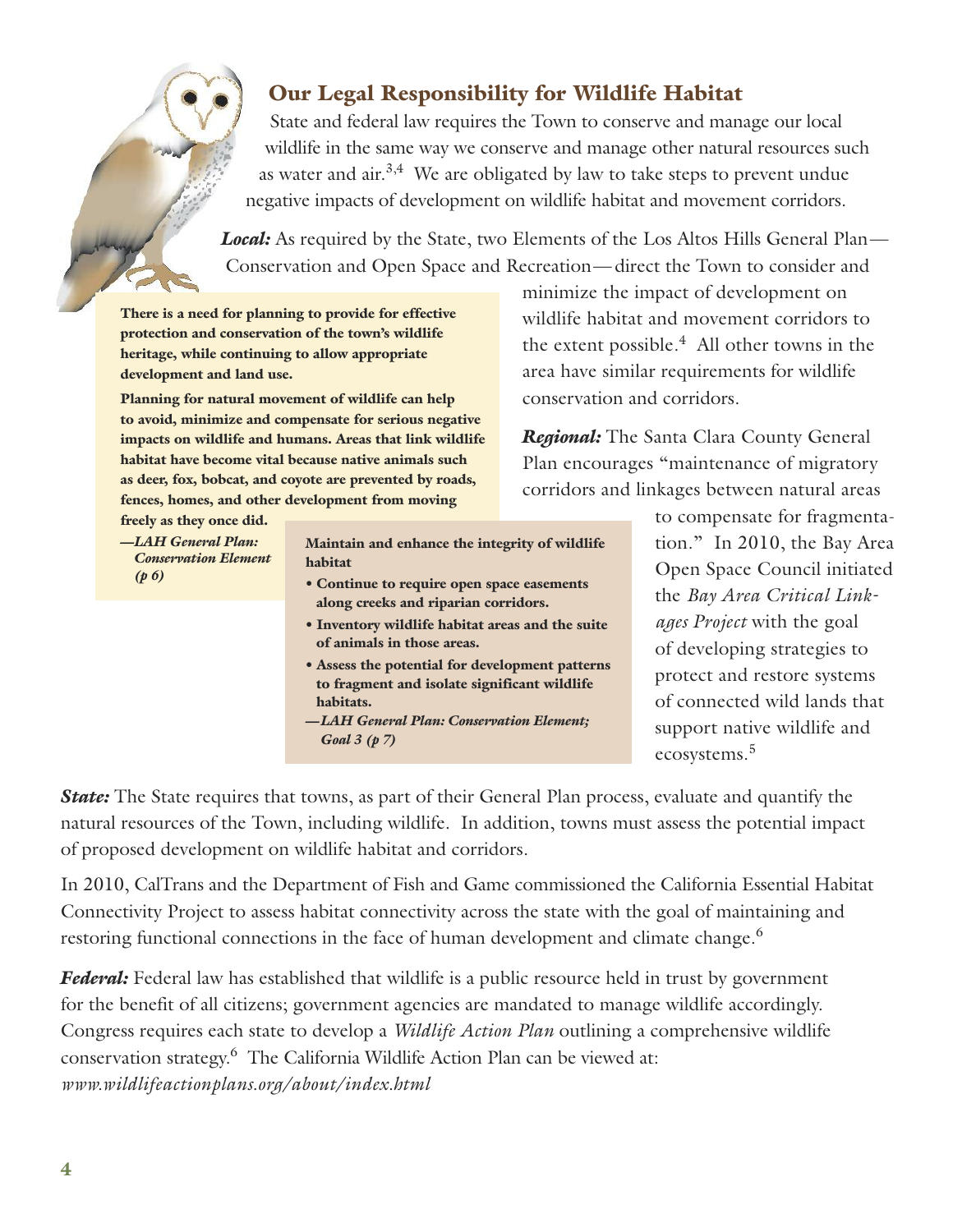# **LAH Wildlife Inventory and Corridor Project**

In 2005, the Los Altos Hills City Council initiated the Wildlife Corridor project to inventory wildlife habitat areas in the Town and the suite of animals in those areas. The study meets the goals in the Conservation Element of the Los Altos Hills General Plan, in addition to meeting State requirements to inventory wildlife species and habitat and to assess the potential for development to fragment this habitat.

The City Council authorized Live Oak Associates (LOA), a respected ecological consulting firm, to create a reference wildlife study for the Town showing locations of major habitat areas and movement routes and recommend measures to help maintain and enhance wildlife corridor linkages in the Town.

LOA based the habitat assessment on geographic and topographic analysis (e.g., aerial photos, vegetation maps) and investigative site visits by professional wildlife biologists. The study was aided by results of a Town-wide survey in which residents voluntarily reported the type and frequency of wildlife sightings and commonly used travel routes. The study focused on identifying existing major movement routes connecting the high-value core habitat in Town-owned open space preserves. Because vegetated drainages and riparian systems often are natural corridors, these areas were given the most attention.

# **Los Altos Hills Wildlife Habitat Study**

Most wildlife areas identified are located west of Interstate 280, where the terrain is generally steeper and less developed. The study primarily identifies riparian areas and existing routes connecting major open space areas.

Habitat and corridors outside riparian areas were also noted. These provide important links to open space areas

between the riparian areas of different creeks.

Wildlife areas largely overlap with environmentally sensitive areas already identified on the Town's Open Space Conservation Area (OSCA) map.

Town planners have used the OSCA land-use map for decades to identify sensitive areas that warrant special protection. OSCA areas generally include steep slopes, canyons and ravines associated with major creeks or their tributaries, as well as creek corridors and

other areas of heavy vegetation. Open space easements which must be left in their natural state and accessible to wildlife are generally required on parcels located in Open Space Conservation Areas.

Live Oak Associates reported that Town creek corridors are used for local and regional movements by a large number of species, including special-status species, such as California red-legged frog (*Rana draytonii*; federally Threatened); San Francisco dusky-footed woodrat (*Neotana fuscipes annectens*; California Species of Special Concern); ringtail (*Bassariscus astutus*; California Fully Protected species); and cougar (*Puma concolor*; specially protected mammal via the California Wildlife Protection Act in 1990).